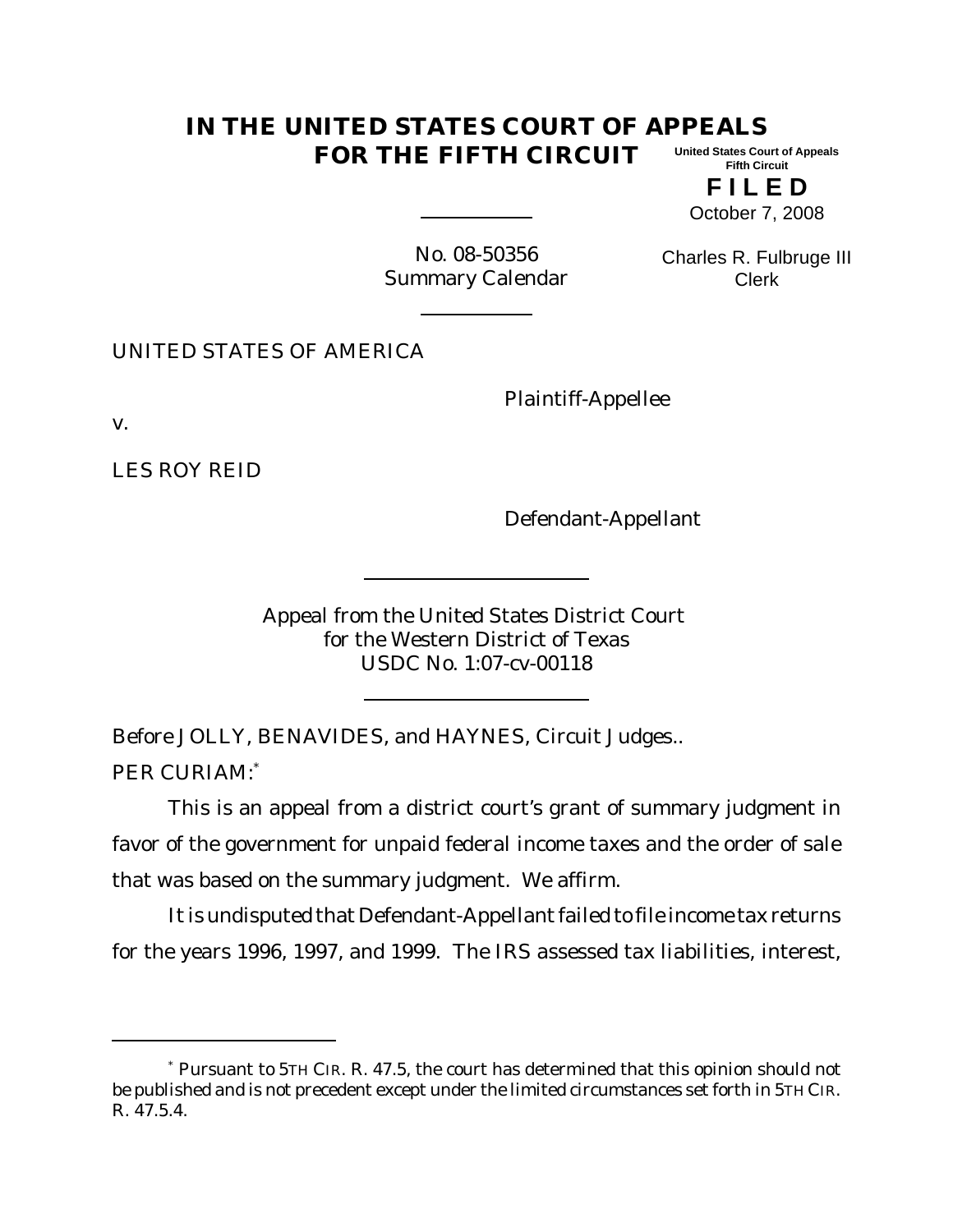fees and collections costs. Although Defendant-Appellant received notice of the assessments and demand for payment, he failed to make any payment.

On November 29, 2006, the government filed suit to reduce the unpaid assessments to judgment and to foreclose the tax liens against Defendant-Appellant's real property. Defendant-Appellant filed a petition to dismiss, asserting, among other things, that although he was an "inhabitant on the land on Texas," he was not a citizen of the United States and that the district court had neither "venue nor jurisdiction over the assessed taxes." Defendant-Appellant filed an answer admitting that he owned the real property. Defendant-Appellant presented no evidence to show that the assessments or liens were invalid. The government filed a motion for summary judgment, which the district court granted, ordering judgment in the amount of \$125,811.27, plus interest and additions provided by law until the judgment was paid.

This Court reviews a district court's grant of summary judgment de novo, applying the same standards as the district court. *E.g., Hirras v. Nat'l R.R. Passenger Corp*., 95 F.3d 396, 399 (5th Cir. 1996). Summary judgment is proper if the record reflects "that there is no genuine issue as to any material fact and that the movant is entitled to a judgment as a matter of law." FED. R. CIV. P. 56(c).

Defendant-Appellant appeals and asks this Court to "declare the lower court's proceedings and orders void *ab initio* with prejudice." We need not tarry long with this argument. Defendant-Appellant's brief "is a hodgepodge of unsupported assertions, irrelevant platitudes, and legalistic gibberish." *Crain v. Commissioner*, 737 F.2d 1417, 1418 (5th Cir. 1984). Defendant-Appellant did not present any relevant evidence disputing the validity of the assessments or the federal tax lien. Nor has the Defendant-Appellant raised any nonfrivolous arguments disputing the validity of the tax assessments and the lien. "The Commissioner's assessment is accorded a presumption of correctness, thus

2